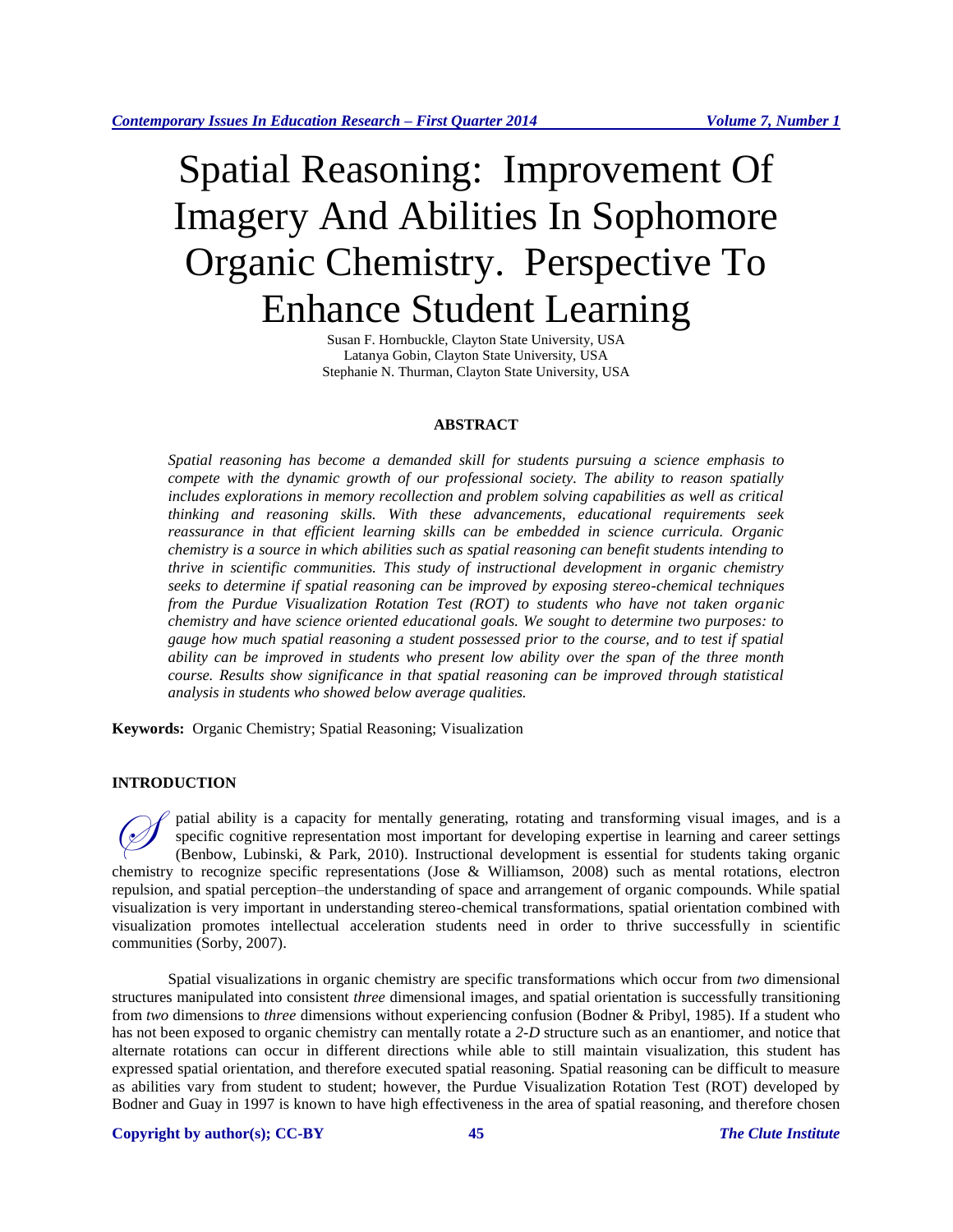to evaluate spatial aptitude in students who have yet to take an organic chemistry course (Branoff, 2000). Those pursuing science should be familiar with spatial reasoning because aptitude in reasoning is tested to evaluate future success rates in certain specialty programs such as dental or medical programs (Hegarty et al., 2009) and engineering programs (Sorby, 2007).

Because spatial reasoning can improve memory recollection and content retention it may be mostly recognized as a skill when students are allowed subsequent testing opportunities (Sorby, 2007). The caveat regarding instructional development in organic chemistry and our hypothesis is if spatial reasoning can be improved in students with scores that are classified as having below average spatial ability skills. If so, we would expect to see significant changes between test assessments over a period of three months in students who presented below average skills.

## **METHODS**

Fifty-eight students enrolled for the first time in an organic chemistry course were given a spatial aptitude assessment. The assessment was given twice: a preliminary test and a post-test which separated by a span of three months. The assessment used was the Purdue Visualization Rotation Test (ROT). During the semester, students were also assessed in the areas that require spatial reasoning: stereochemical classification in naming, enantiomers and diastereomers, and enantiospecific and diastereospecific reactions (See Figure 1). Performance on ROT tests was measured on a scale from 0-1 and the student's success and grade in the course was measured from a scale of 1- 5; 1 representing a D and 5 representing an A.



**Figure 1: Sample Questions from Classroom Assessments during the Semester**

## **RESULTS**

The initial assessment, (ROT1), serves as a preliminary measurement representing the spatial reasoning of the student prior to instruction in the course. This score was used to group the students into two categories, "above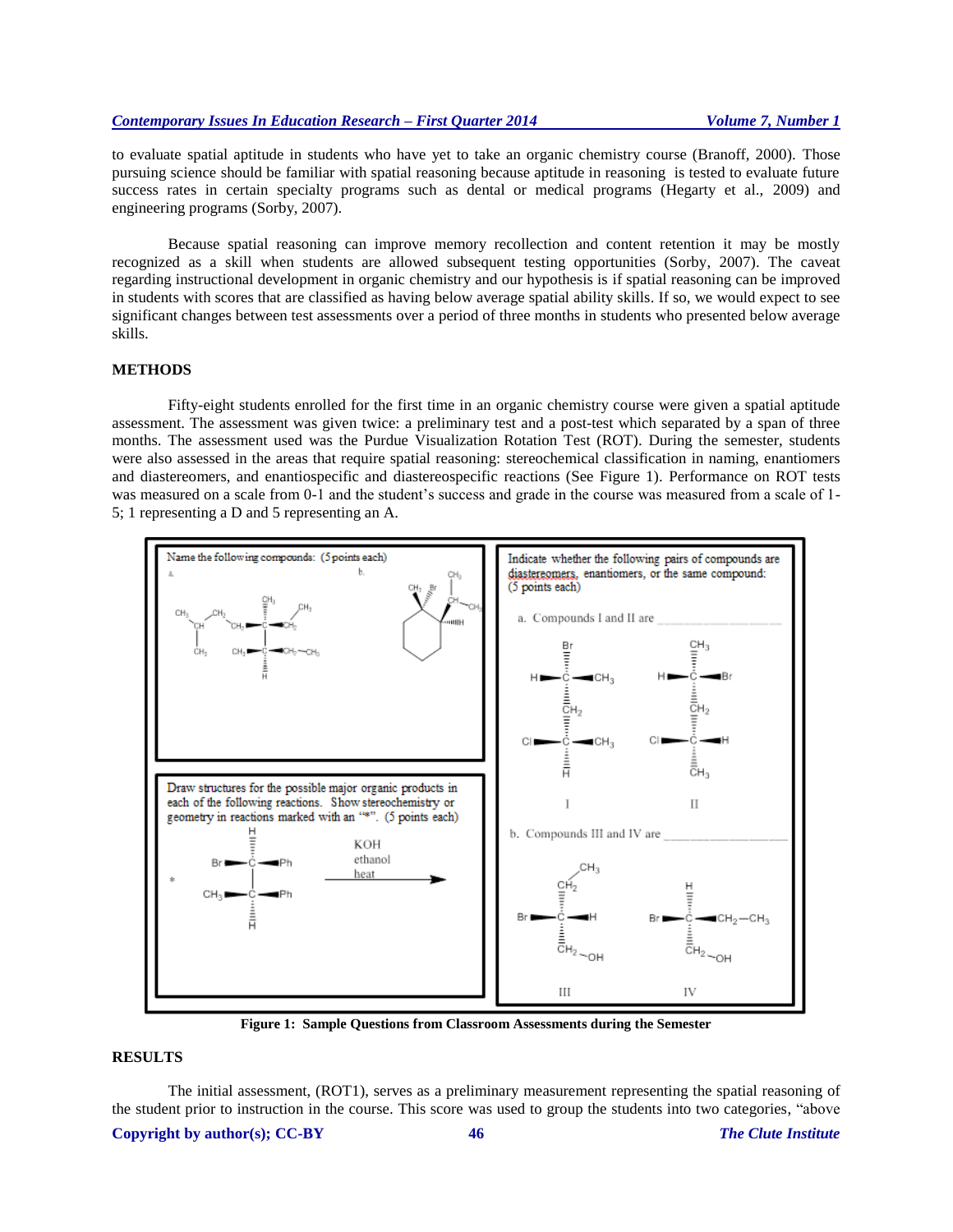## *Contemporary Issues In Education Research – First Quarter 2014 Volume 7, Number 1*

average" and "below average" as seen in Tables 1 and 2. The average data for all 58 students is reported in Table 3. The final assessment, (ROT2), serves as a measurement for spatial reasoning improvement during the three month period the students were enrolled in an Organic Chemistry course.

|                          | <b>Mean</b> | <b>Standard deviation</b> |
|--------------------------|-------------|---------------------------|
| ROT <sub>1</sub>         | 0.6776      | 0.1014                    |
| ROT <sub>2</sub>         | 0.7345      | 0.1727                    |
| Change in ROT            | 0.0569      | 0.1215                    |
| <b>Final Class Grade</b> | 4.2759      | 1.1306                    |

| Table 2: Statistical Data for Below Average Students; $N = 29$ |        |                           |  |
|----------------------------------------------------------------|--------|---------------------------|--|
|                                                                | Mean   | <b>Standard deviation</b> |  |
| ROT <sub>1</sub>                                               | 0.3776 | 0.1333                    |  |
| ROT <sub>2</sub>                                               | 0.4534 | 0.1922                    |  |
| Change in ROT                                                  | 0.0759 | 0.1492                    |  |
| Final Class Grade                                              | 3.9655 | l 1175                    |  |

# **Table 2: Statistical Data for Below Average Students; N = 29**

#### **Table 3: Statistical Data for All Students; N = 58**

|                          | Mean   | <b>Standard deviation</b> |
|--------------------------|--------|---------------------------|
| ROT <sub>1</sub>         | 0.5276 | 0.1915                    |
| ROT <sub>2</sub>         | 0.5940 | 0.2300                    |
| Change in ROT            | 0.0664 | 0.1369                    |
| <b>Final Class Grade</b> | 4.4165 | .1251                     |

Figure 2 illustrates grade comparisons from a scale of 1-5 and ROT comparisons in below average students over a three month period. Figures 2 and 3 illustrate that 28 out of 29 students showed improvement in spatial reasoning, roughly 96 percent showed improvement. The combined results between above and below average students were statistically analyzed and determined by performing a t-test to evaluate significance. The p-value of  $0.0002*$  showed significance in the population of 58 students, and therefore rejected  $H<sub>0</sub>$ . Below average students were also analyzed in a 29 student sample population by also using a t-test which also yielded significance, p-value of 0.0053\*. This study shows a statistical significance between the mean in a population of 58 students and the mean of 29 students categorized as below average.



**Figure 2: ROT1 & 2 Grade Comparison in Below Average Students**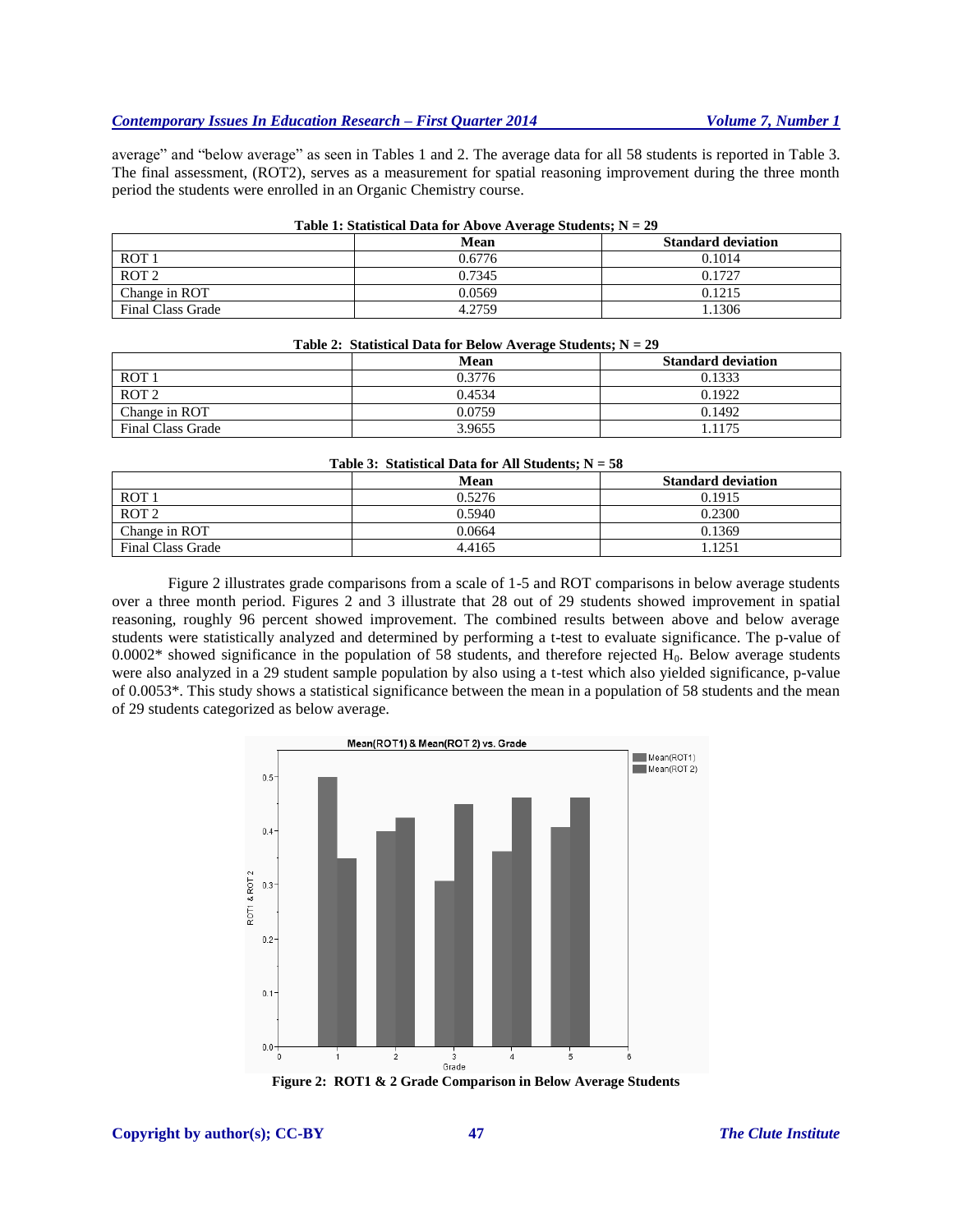

**Figure 3: Overall Grade in the Course 1-F; 5-A**

### **DISCUSSION**

Differences between ROT1 and ROT2 in below average students showed that spatial reasoning improvement is not to have likely occurred by chance alone. Because statistics support this, it is likely that organic chemistry can improve spatial reasoning skills which in turn may improve performance in settings that demand this as a skill. Above average students in this study presented spatial reasoning ability in the preliminary test, and therefore show that improvement is not necessary because this group already possessed the skill however, below average students show interesting characteristics in spatial reasoning improvements. As overall spatial ability improvement is important to organic chemistry as well as students seeking success in the field of science, further analysis using computer simulations may better enhance this study for extended confident results. Specifically, the Cambridge Structural Database which would allow students to view 3-D images while in motion may be a good simulation to further enhance spatial ability.

#### **AUHTOR INFORMATION**

**Susan F. Hornbuckle** received her B.S. degree Magna Cum Laude in chemistry in 1985 from Columbus State University. She earned her M.S. in organic chemistry from Auburn University in 1987 where she carried out research under the direction of Peter D. Livant. She earned her Ph.D. in organic chemistry at Emory University in 1992 where she carried out research under the direction of Albert Padwa. She has been a chemistry professor at Clayton State University from 1992 until the present where she focuses on research in the areas of chemical education and organic synthesis. Susan F. Hornbuckle, Clayton State University, 2000 Clayton State Boulevard, Morrow, GA 30260. E-mail: [susanhornbuckle@clayton.edu](mailto:susanhornbuckle@clayton.edu) (Corresponding author)

**Latanya T. Gobin**, a married mother of three and native of New Orleans, Louisiana received her B.S. degree in Integrative Studies Cum Laude with a minor in Business from Clayton State University in 2011. She is currently a Candidate for a Doctorate of Medicine in 2015 from Morehouse School of Medicine in Atlanta, Georgia. Latanya aspires to become an Emergency Medicine Physician and to work with the underserved populations of Georgia. Latanya Gobin, Clayton State University, Clayton State University, 2000 Clayton State Boulevard, Morrow, GA 30260. E-mail: [LGobin@msm.edu](mailto:LGobin@msm.edu)

**Stephanie "Nikki" Thurman** is pursuing a Bachelor of Science degree in biology at Clayton State University in Atlanta, Georgia; she is set to graduate in the fall of 2015. She is president of the National Biological Honors Society, Beta Beta Beta, Phi Upsilon Chapter at Clayton State where she emphasizes leadership ensuring a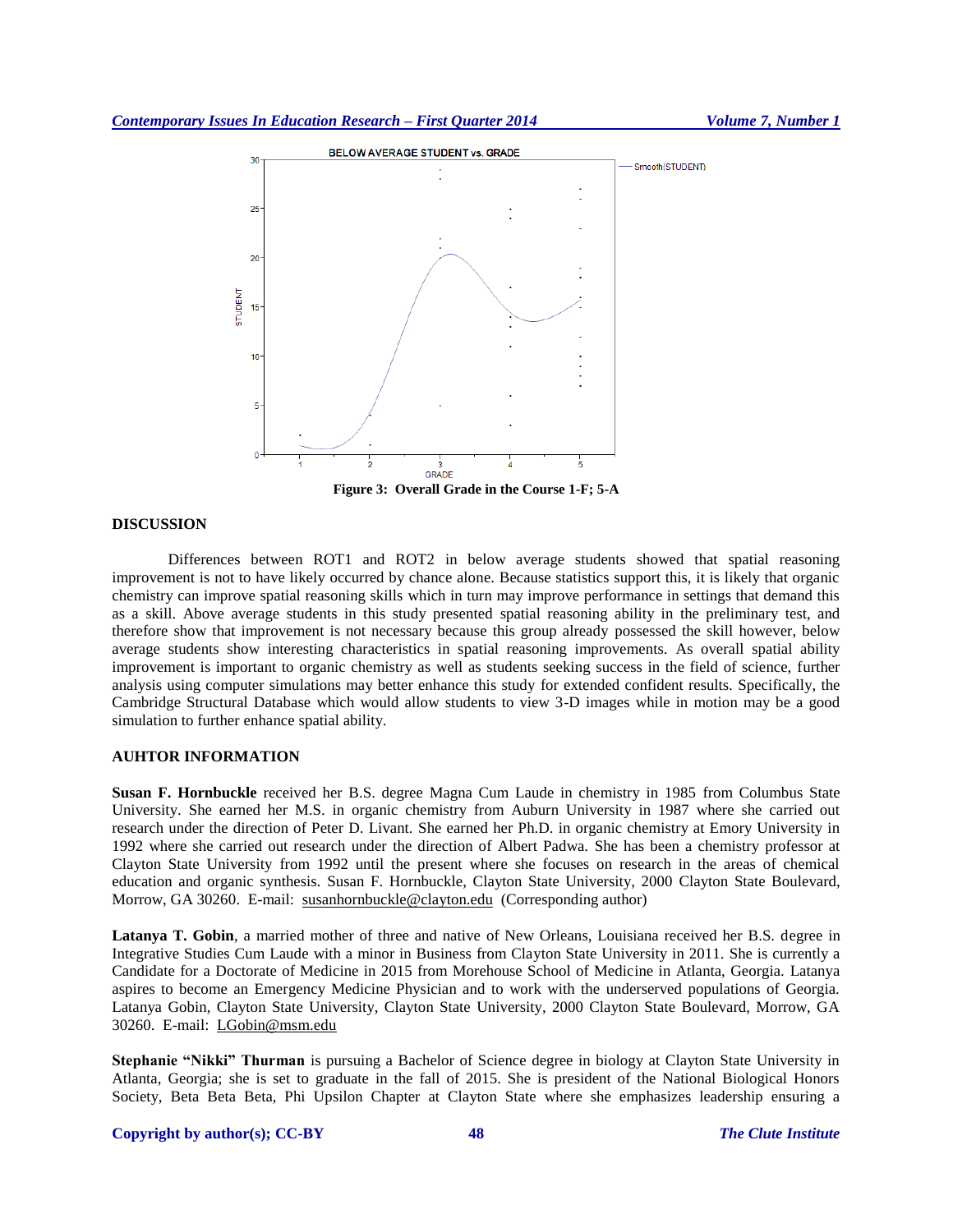# *Contemporary Issues In Education Research – First Quarter 2014 Volume 7, Number 1*

competitive dynamic for students through outside resources by coordinating field trips, seminars, and conferences which may influence learning or career goals. With her degree, she plans to pursue a career in scientific writing/communications. Nikki currently writes a science column for the university's newspaper, the Bent tree about current research or upcoming scientific events on campus. Stephanie N. Thurman, Clayton State University, Clayton State University, 2000 Clayton State Boulevard, Morrow, GA 30260. E-mail: [sthurman2@student.clayton.edu](mailto:sthurman2@student.clayton.edu)

## **REFERENCES**

- 1. Benbow, C., Lubinski, D., & Park, G. (2013). Recognizing spatial ability. *Scientific American*. <http://www.scientificamerican.com/article.cfm?id=recognizing-spatial-intel>
- 2. Bodner, G., & Guay, R. (1997). The Purdue visualization of rotations test. *The Chemical Educator, 2*(4), 1- 17.
- 3. Bodner, G., & Pribyl J. (1987). Spatial ability and its role in organic chemistry. *Journal of Research in Science Teaching, 24*(3), 229-240.
- 4. Branoff, T. (2000). Spatial visualization measurement: A modification of the Purdue Spatial Visualization Test. *Engineering Design Graphics Journal, 64*(2), 14-22.
- 5. Hegarty, Mary et al. (2008). How spatial abilities enhance and are enhanced by dental education. Learning and individual differences. *Elsevier, 19*, 61-70.
- 6. Jose, T., & Williamson, V. (2008). Effects of a two year molecular visualization experience on teachers attitudes. *Journal of Chemical Education, 85*(5), 718- EOA.
- 7. Sorby, SA. (2007). Developing 3D spatial skills for engineering students. *Australasian Journal of Engineering Education, 16*(1), 1-11.